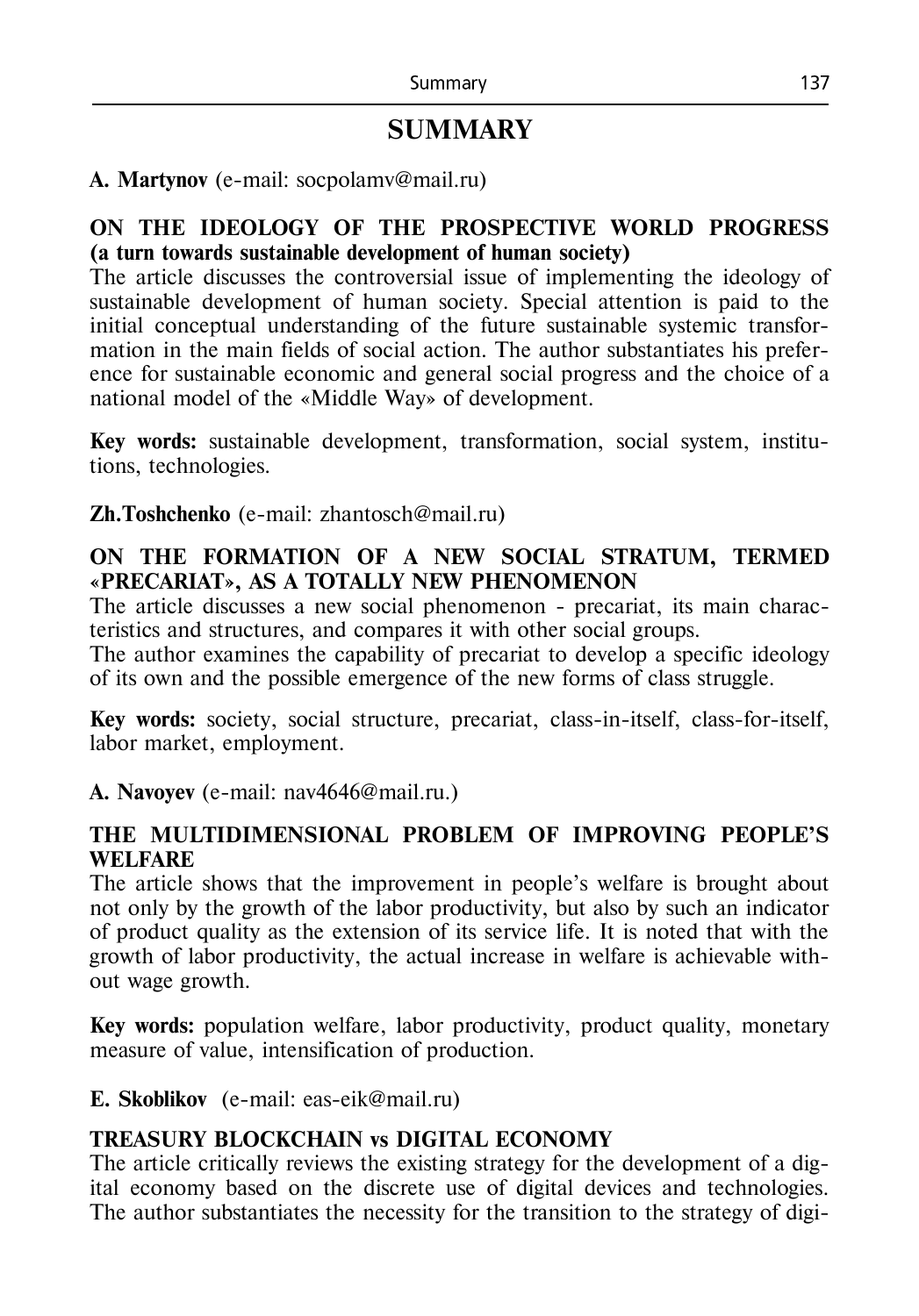talization of economic ties and relations as such and proposes the project of a Treasury blockchain as the basis for implementing this strategy.

**Key words:** digital economy, statistics, blockchain, economic growth, the Treasury.

**А. Govorova** (e-mail: angelinagovorova@yandex.ru)

# **THE FRAGMENTATION OF THE GLOBAL ENERGY GOVERNANCE SYSTEM**

The article analyzes one of the most important problems of the GEGS, that is, its fragmentation. The author maintains that there are two ways to solve the problem. The first solution implies allocating one organization that could support and manage processes in all world energy markets. The second solution involves strengthening the institutional structure of the GEGS and its cross-organizational links so that that the need for a "controlling organization" will disappear in the natural way.

**Key words:** energy, global governance, Group of Seven, Group of Twenty, fragmentation, global energy governance, International Energy Agency, institutional structure, energy cooperation.

**S. Chernykh** (e-mail: serge-chernn@yandex.ru)

**N. Frolova** (e-mail: nrasskazikhina@yandex.ru)

### **ON THE PARTICIPATION OF RUSSIAN BUSINESS IN THE FINANC-ING OF SCIENTIFIC AND TECHNOLOGICAL RESEARCH AND DE-VELOPMENT (economic and ideological aspects)**

Scientific and technological development in the context of globalization presupposes the unconstrained involvement of the country's economy in the latest global innovation processes, its integration into global economy, and the intensive use of a wide range of innovations in all spheres of public life that cannot do without appropriate investments from both the state and business. So far investments from the domestic business sector have been extremely low, and the measures taken by the state to encourage its participation are still insufficient. The article attempts to find economic and ideological approaches to solving this problem.

**Key words:** economics, ideology, state, business, scientific and technological development, research and development, basic science, tax policy, society and the individual.

**T. Kussaiynov** (е-mail: kta2006@bk.ru)

## **ON THE PERSPECTIVE OF QUALITATIVE UPGRADING OF ECO-NOMIC EDUCATION**

The current situation with the staffing and training of young researchers requires a critical review of the universities' performance and the search for key